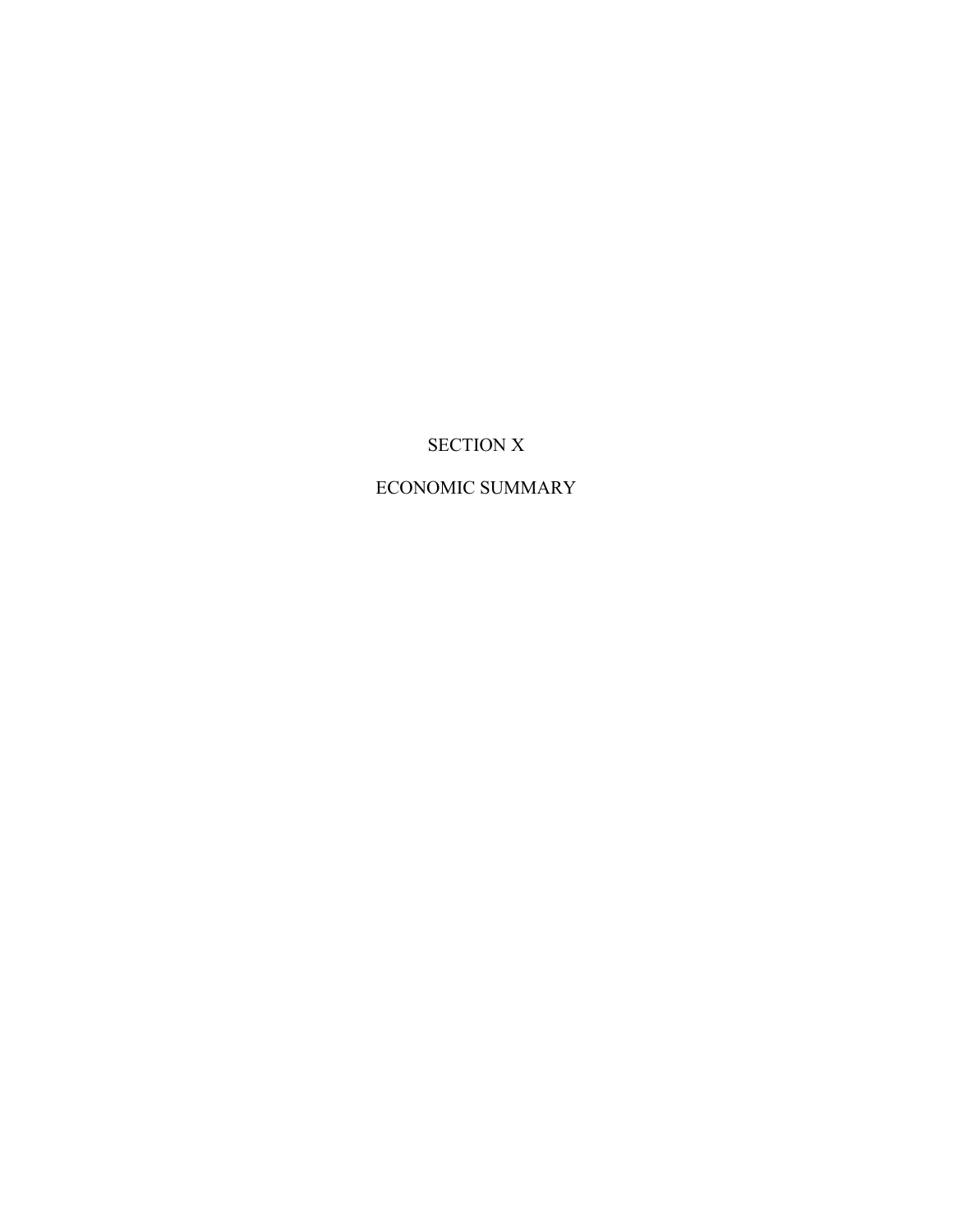#### SECTION X

#### ECONOMIC SUMMARY

#### A. General

From Appendix C - Tabulation of Total Sludge Dewatering and Disposal Costs - Pages 1 of 3 and 2 of 3, a "bottom" line entitled "Total/Year" is presented. The techniques used to arrive at these totals for the twelve combinations of manufacturers and types of equipment included some basic unit transportation and unit disposal costs to make a valid comparison among them in similar terms. The tabulation serves its purpose and is adequate to establish an estimated budget, first costs and annual costs, for the Commonwealth.

This section then, is intended to present a range of monetary needs to enable the PA D.E.R. to plan for financing a total dewatered sludge disposal system, from engineering and contract type land disposal through start-up, followed by annual costs of operation and maintenance for the design life of the facility, twenty years.

#### B. Sludge Dewatering Equipment

As a result of this study, belt filter press manufacturers that feel they can achieve at least a 12% dry solids content sludge (because of landfill criteria) under a performance specification, and are willing to post a bond against an on-site equipment performance test, should be encouraged to bid on the dewatering equipment.

For the basic sludge dewatering apparatus, from the documentation cited above, the following "operative status" cost range emerges:

|                                                    | Low       | High      |
|----------------------------------------------------|-----------|-----------|
| Manufacturers' Charge, Delivered, Operative:       | \$140,000 | \$355,000 |
| Building Costs (Appendix C, Page 2, Line 5):       | $\theta$  |           |
| Repiping & Valving (Appendix C, Page 2, Line 3):   | 50,000    | 50,000    |
| Construction of Supports, Conveyors, Partitions:   | 100,000   | 150,000   |
| <b>Controls Alterations:</b>                       | 20,000    | 20,000    |
| <b>Total Estimated On-site Construction Cost:</b>  | \$310,000 | \$575,000 |
| 35% Engineering, Legal, Contingencies, Inspection, |           |           |
| Tests:                                             | 110,000   | 200,000   |
| <b>Total Estimated On-site Construction Costs:</b> | \$420,000 | \$775,000 |
| Say:                                               | \$420,000 | \$780,000 |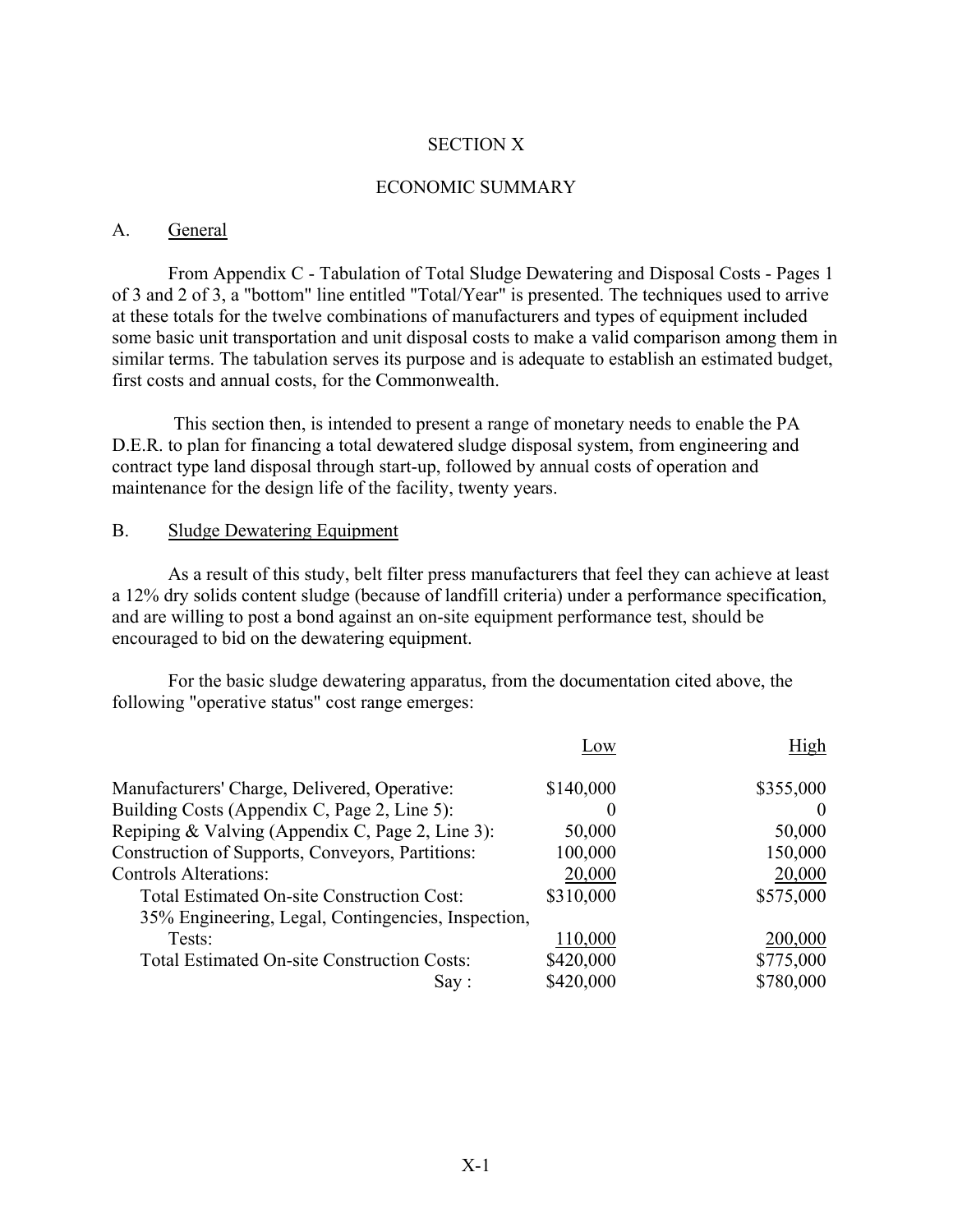### C. Sludge Transportation Costs

The cost of transporting the dewatered sludge cake from the above plant equipment to a permitted disposal site will of course depend on the dryness, and therefore the weight and volume of the cake.

In view of the fact that no valid land disposal sites of the eighteen examined thus far have proceeded to a land cost status because of initial adamance on the part of most landowners, we will continue a transportation cost comparison on the basis of trucking to the Pellegrene landfill site (see page VII-1).

The lowest acceptable first cost units should produce a cake solids of 12.25%. However, the higher first cost Parkson units should produce a cake solids of 20.5%. Both percent solids figures came from their respective laboratory tests.

The effect of percent solids achieved on the transportation costs is then quite evident:

| Komline $\omega$ 12.25% | Parkson $\omega$ 20.5% |  |  |
|-------------------------|------------------------|--|--|
| \$191,000/year          | \$121,000/year         |  |  |

In the closing summarization of this section of the report, the above will be added to the respective first costs, as well as to the disposal costs to arrive at a range of total costs.

D. Sludge Disposal Costs

As explained in Part C, above, not being in a position to locate a landfill site at this time, the Pellegrene site and his quotation will be utilized to capitulate this cost summary.

Percentage solids achievable again substantially affect the disposal costs thusly:

Komline @ 12.25% Parkson @ 20.5%

\$110,000/year \$66,000/year